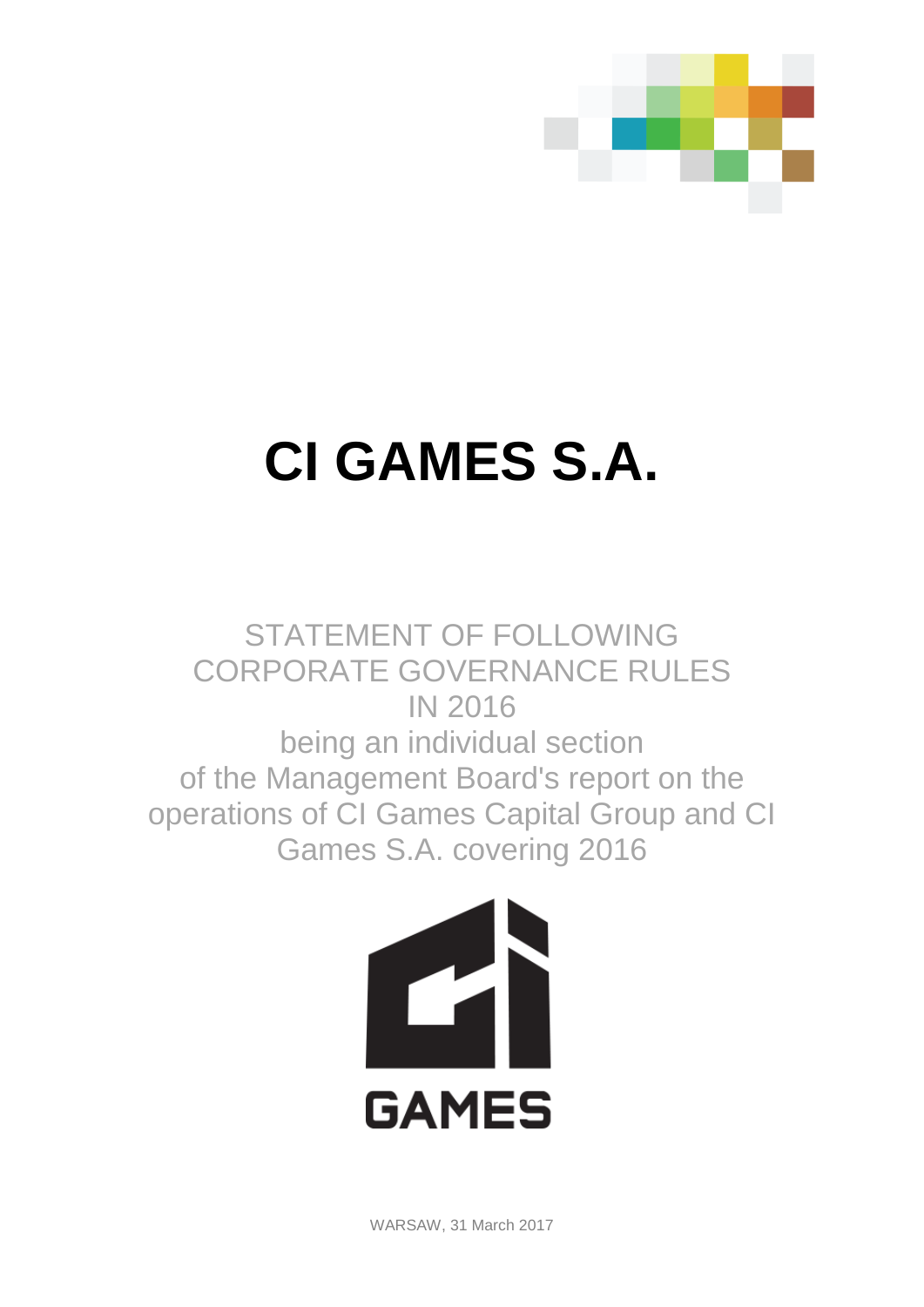# **CONTENTS**

- **1. The corporate governance code followed by CI Games S.A. and locations where the text is available .....................................................................................................3**
- **2. The scope in which CI Games S.A. deviated from the provisions of the corporate governance code which it is subject to and the reasons for this deviation ...........3**
- **3. Description of the major properties of the internal control and risk management systems employed by the Company with respect to the preparation of financial statements and consolidated financial statement....................................................6**
- **4. Shareholders holding, indirectly or directly, significant blocks of shares, with the number of shares held, percentage share in the share capital, number of votes resulting therefrom and their percentage share in the overall number of votes during the General Meeting........................................................................................7**
- **5. Holders of all securities offering special control rights, including the rights description ..................................................................................................................8**
- **6. All limitations concerning the exercise of the voting right by the holders of a specific fraction or number of votes, time-related limitations concerning the limitation of voting right exercise or provisions pursuant to which the capital rights are separate from the securities held, in cooperation with CI Games S.A...8**
- **7. All limitations concerning the transfer of the ownership title to the securities of CI Games S.A. .............................................................................................................8**
- **8. Rules concerning appointment and dismissal of the directors and their rights, including the rights to decide on the shares issue or redemption of shares.........8**
- **9. Rules of amending CI Games S.A. Articles of Association.................................... 9**
- **10. Method of operation of the General Meeting and the rights of shareholders, with the method of their exercise, including the rules resulting from the General Meeting rules...............................................................................................................9**
- **11. Composition of the management bodies and changes in it during the last financial year, with the actions of the management, supervisory or administrative bodies of CI Games S.A. and their committees ......................................................10**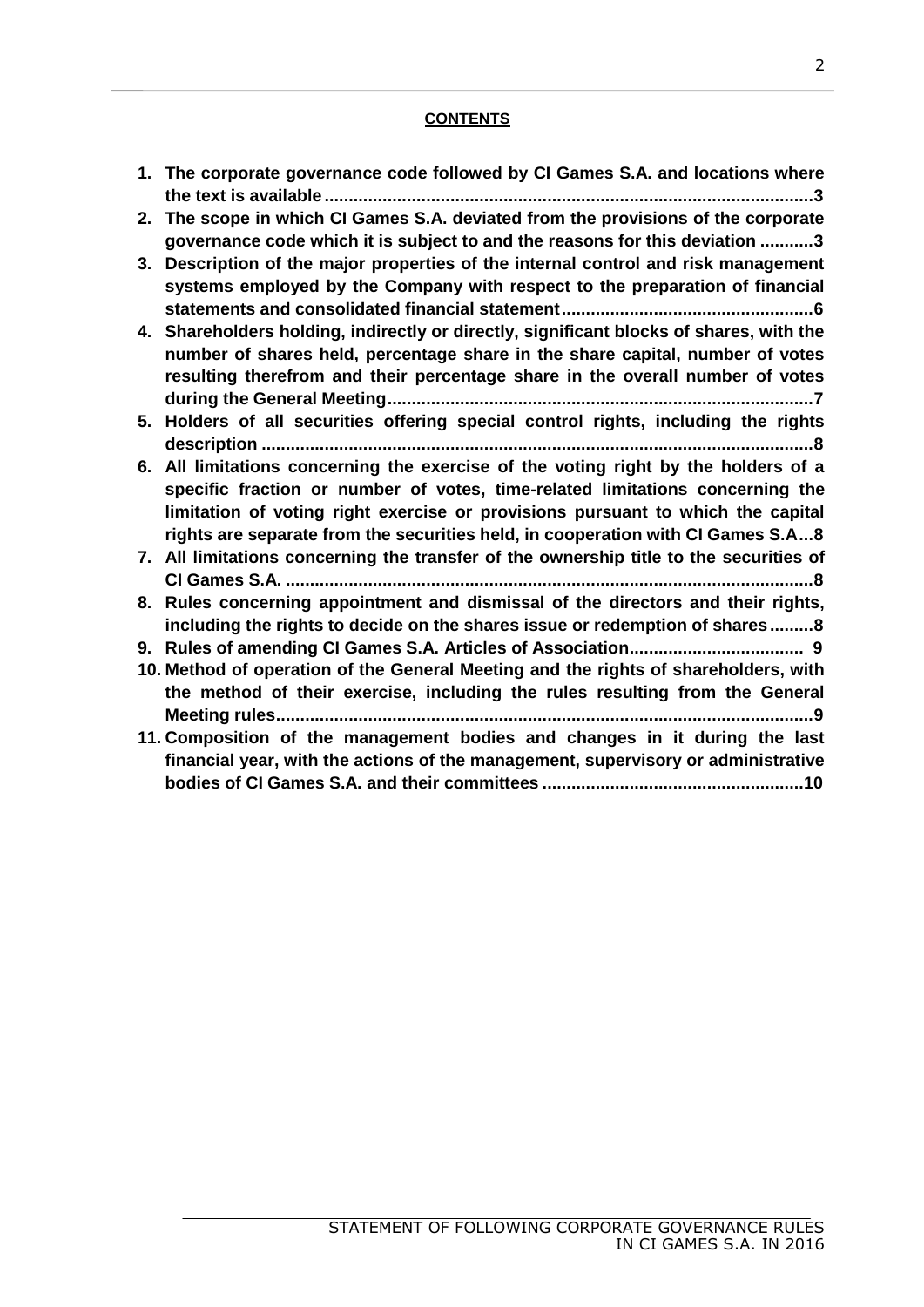## **STATEMENT OF FOLLOWING CORPORATE GOVERNANCE RULES BY CI GAMES S.A. IN 2016**

This Statement of following corporate governance rules by CI Games S.A., with its seat in Warsaw ("**CI Games S.A.**", "**Issuer**", "**Company**") in 2016 was prepared pursuant to Art. 91 par. 5 section 4 of the Regulation of the Minister of Finance of 19 February 2009 on current and periodic information provided by issuers of securities and on conditions under which information required by legal regulations of a third country may be recognised as equivalent (Journal of Laws of 2014, item 133 as amended), Resolution of the Supervisory Board of Giełda Papierów Wartościowych w Warszawie S.A. no. 26/1413/2015 of 13 October 2015 concerning the adoption of "Good Practices for Companies Listed on the Stock Exchange 2016" and the European Commission Recommendation of 9 April 2014 on the quality of corporate governance reporting ("comply or explain" approach) no. 2041/208/EU.

## **I. The corporate governance code followed by CI Games S.A. and locations where the code is available.**

In 2016, the Company followed the corporate governance rules included in the document called "Good Practices for Companies Listed on the Stock Exchange 2016" ("**Good Practices**") as stipulated in the resolution of the Supervisory Board of Giełda Papierów Wartościowych w Warszawie S.A. no. 26/1413/2015 of 13 October 2015 concerning the adoption of "Good Practices for Companies Listed on the Stock Exchange 2016". The wording of those rules is available on GPW website in the section devoted to the corporate governance at http://www.corp-gov.gpw.pl and at devoted to the corporate governance at http://www.corp-gov.gpw.pl and at https://static.gpw.pl/pub/files/PDF/RG/Uch\_RG\_DB2016.pdf.

In 2016, the Issuer's Management Board initiated the measures required to ensure strict compliance with the "Good Practice" rules.

- **II. The scope in which the Company deviated from the above provisions, such provisions and deviation reasons.**
	- **A.** In 2016, the Issuer followed most corporate governance rules included in the "Good Practices" in whole, except for the recommendations and rules specified below which were not followed or were followed in a limited scope:

# **DISCLOSURE POLICY AND INVESTOR COMMUNICATIONS**

**a)** Detailed rule no. I.Z.1.8., pursuant to which the Company publishes, on the website run by itself (corporate website), the lists of selected financial data of the company for 5 recent years of operations, in the format enabling the recipients to process the data.

## **Justification:**

The said detailed rule is not followed by the Issuer (in whole). Initially, the Company did not follow the said rule due to the corporate website modification. The Company website has been improved on an ongoing basis, including in line with the feedback from Shareholders and Investors received by the Company. Eventually, however, the Company decided the periodic reports of the Company, available on www.cigames.com in the "Investor Relations" section, presenting all important financial data related to the Company, current and for previous years (historical data) are the sufficient formula of financial data presentation.

**b)** Detailed rule no. I.Z.1.15, pursuant to which the Company publishes, on the website run by itself (corporate website), the information describing the corporate diversity policy related to the corporate governing bodies and its key managers.

## **Justification:**

The said detailed rule is not followed by the Company. The Company has not developed a formal diversity policy with respect to its governing bodies and key managers, as well as to the other employees or associates of the Company. A criterion followed when selecting individuals to have a role in the Issuer's organisational structure is the relevant qualifications required for a given role, i.e. competence type and scope, and not the gender, age, education, professional experience determined arbitrarily, etc. Nonetheless, the Company makes every effort to ensure its authorities and all associates are diversified in terms of gender, education, age, professional experience, etc. to optimise the organisational and labour culture in the organisational structure of the Company.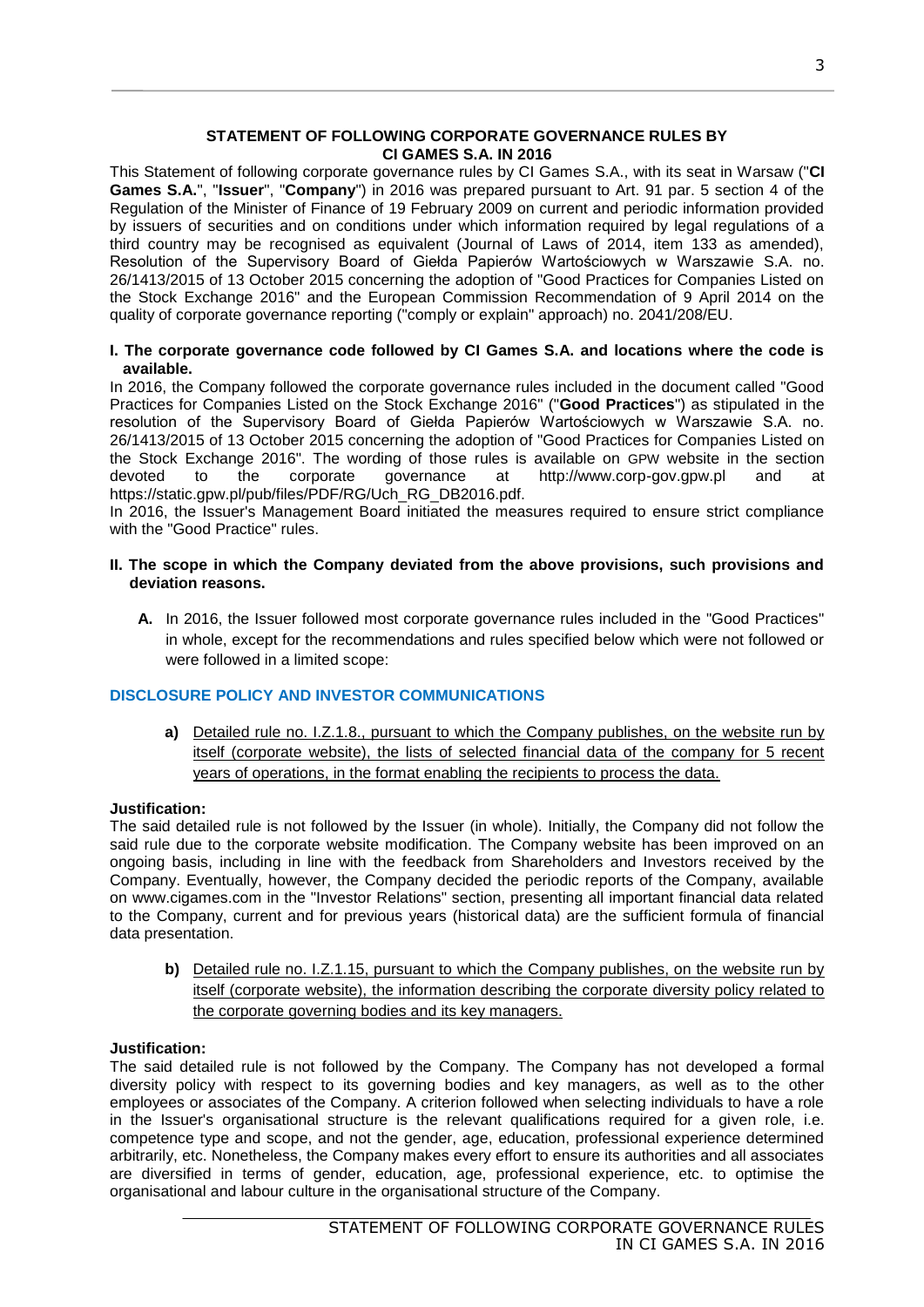**c)** Detailed rule no. I.Z.1.16, pursuant to which the Company publishes, on the website run by it (corporate website), the information on the planned broadcast of the general meeting, no later than within 7 days before the general meeting date.

## **Justification:**

The rule is not followed by the Issuer. The Company has not broadcast the general meeting proceedings so far which is justified by the structure and size of its Shareholding. When the Company decides to broadcast the general meeting proceedings, it will publish the relevant information on its website without undue delay.

The Company's Management Board does not exclude this rule in the future, especially when it decides this solution will enable the Company's Shareholders, including but not limited to small investors, to exercise their voting rights more efficiently.

**d)** Detailed right no. I.Z.1.20, pursuant to which the Company publishes, on the website run by it (corporate website) the recording of the general meeting proceedings in audio or video form.

#### **Justification:**

The said rule is not followed by the Issuer. The Company has not recorded the general meeting proceedings in the audio or video form which is basically justified by the structure and size of its Shareholding. When the Company decides to record the general meeting proceedings, it will publish the relevant information on its website without undue delay.

The Company's Management Board does not rule out following the said rule in the future, especially if the Company's Shareholders demand recording the Company's general meetings in the audio or video form. According to the Company, the existing practice of general meeting holding secures the interests of the Company's Shareholders sufficiently.

## **EXTERNAL SYSTEMS AND FUNCTIONS**

**e)** Recommendation no. III.R.1, pursuant to which the company separates the units responsible for performing tasks in particular systems or functions within its structure, unless the separation of organisational units is grounded due to the size or type of the Company's activity.

#### **Justification:**

The said recommendation is not followed by the Issuer. According to the Company, the separation of organisational units, as mentioned in this recommendation, is groundless due to the size and type of the activity run by the Company.

**In January 2017, the Company ceased to follow the detailed rule no. IV.Z.18. (GENERAL MEETING AND SHAREHOLDERS' RELATIONS), pursuant to which the resolution of the general meeting, concerning the distribution of the nominal value of shares, should not determine a new nominal value of shares lower than PLN 0,50, which could lead to very low unit market value of the shares and, consequently, pose a threat to the correctness and reliability of appraisal of the listed company.** According to the Company, the distribution of the Company's shares and lowering their unit nominal value from PLN 0.1 to PLN 0.01, carried out pursuant to the resolution of the Extraordinary General Meeting of Shareholders of 31 January 2017, does not threaten the correctness and reliability of the Company's appraisal. The completed division of the Company, named above, and lowering of the Company's shares' nominal value are to increase the shares' liquidity and availability for small Shareholders/Investors and prospective Investors. According to the Company, this does not threaten the correctness and reliability of the Company's appraisal, especially given the current, high Company's share price. All the same, the fact that the Company ceases to follow the said detailed rule shall not lead to an extremely low unit market value of the Company's shares.

**B.** Moreover, some recommendations and detailed rules do not refer to the Company. Those include: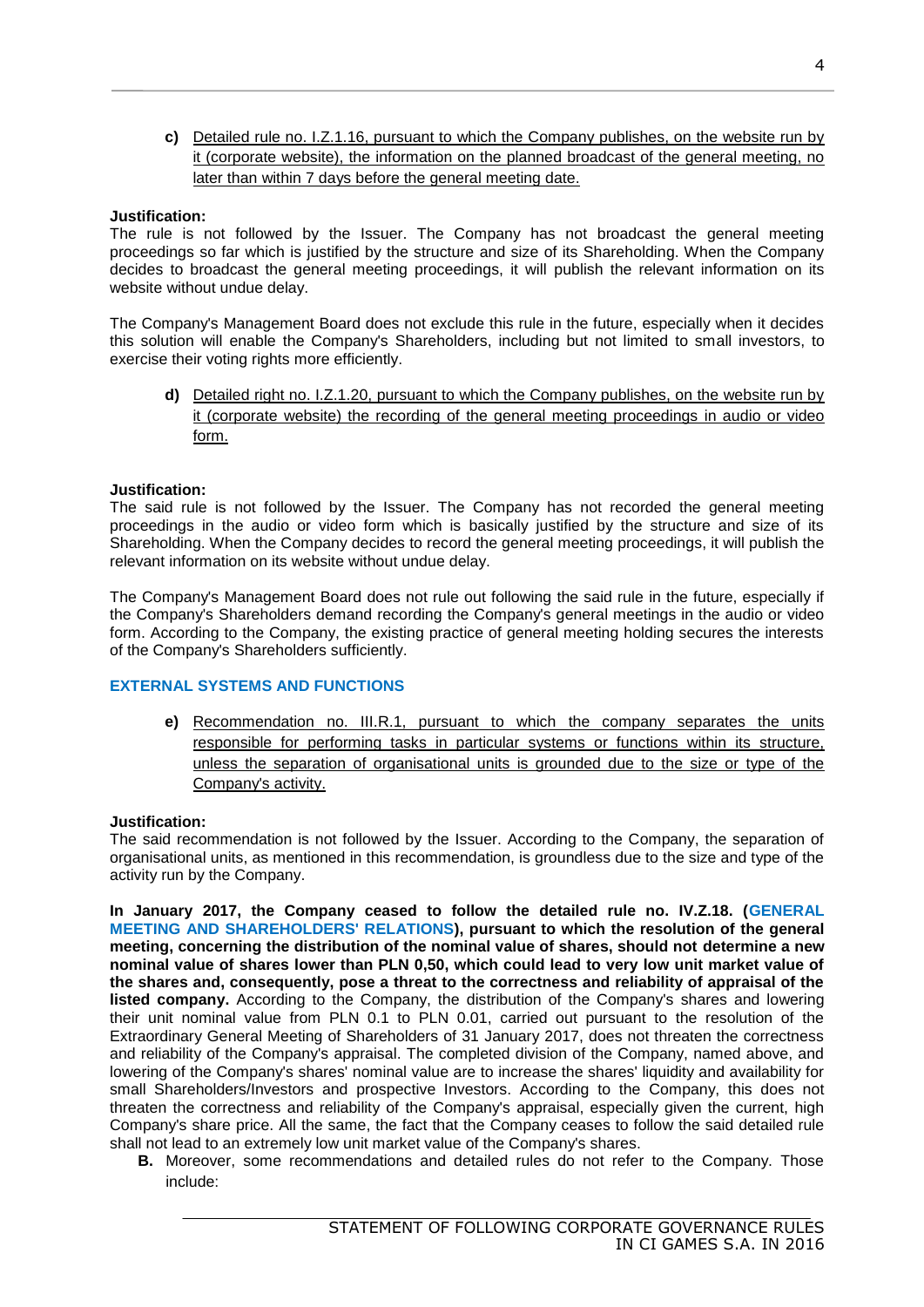# **DISCLOSURE POLICY AND INVESTOR COMMUNICATIONS**

**a)** Recommendation no. I.R.2, pursuant to which if the company runs sponsoring, charity or similar activities, it shall include information on the relevant policy in the annual report on its operations.

# **Justification**

The recommendation does not refer to the Company as it does not run any sponsoring, charity or other similar activities.

**b)** Detailed rule no. I.Z.1.10, pursuant to which, if the company decided to publish them, the company should publish the financial perspectives for at least five recent years, including the information on the degree which they were implemented, on its website.

# **Justification**

The rule does not refer to the Company as the Company has not decided to publish its financial perspectives. Such perspectives are not published on the corporate website of the Company.

# **GENERAL MEETING AND SHAREHOLDERS RELATIONS**

**c)** Recommendation no. IV.R.2, pursuant to which provided that it is justified due to the shareholding structure or the shareholders' expectations reported to the company, whenever the company is able to ensure technical infrastructure required to organise the general meeting efficiently using electronic communications means, it should enable shareholders to participate in the general meeting using such means, including but not limited to broadcasing the general meeting proceedings in real time, two-way communications as well as exercising, personally or by a plenipotentiary, of the voting right during the general meeting.

## **Justification**

The recommendation does not refer to the Company due to the Company's size and Company's shares' ownership structure, which make it aimless and disproportionate to the prospective costs to organise the general meeting proceedings by the Company using the electronic communications means. The Company has not received any information on the Shareholders' expectations in this respect. At the same time, the Company enables all Shareholders to exercise their voting rights at the general meetings both personally and by a plenipotentiary without any restrictions.

**d)** Recommendation no. IV.R.3., pursuant to which the company strives to ensure that when the securities issued by it are traded in various countries (or on various markets) and in different legal systems, the performance of corporate events related to purchasing the rights on the shareholder's part takes place on the same dates in all countries where they are listed.

## **Justification**

The recommendation does not refer to the Company as all securities issued by the Company so far are traded solely on the regulated market in Poland.

**e)** Detailed rule no. IV.Z.2, pursuant to which if it is justified by the shareholding structure, companies should ensure publicly available real-time broadcasts of general meetings.

## **Justification**

The rule does not refer to the Company which due to the shareholding structure does not ensure publicly available real-time broadcasts of general meetings.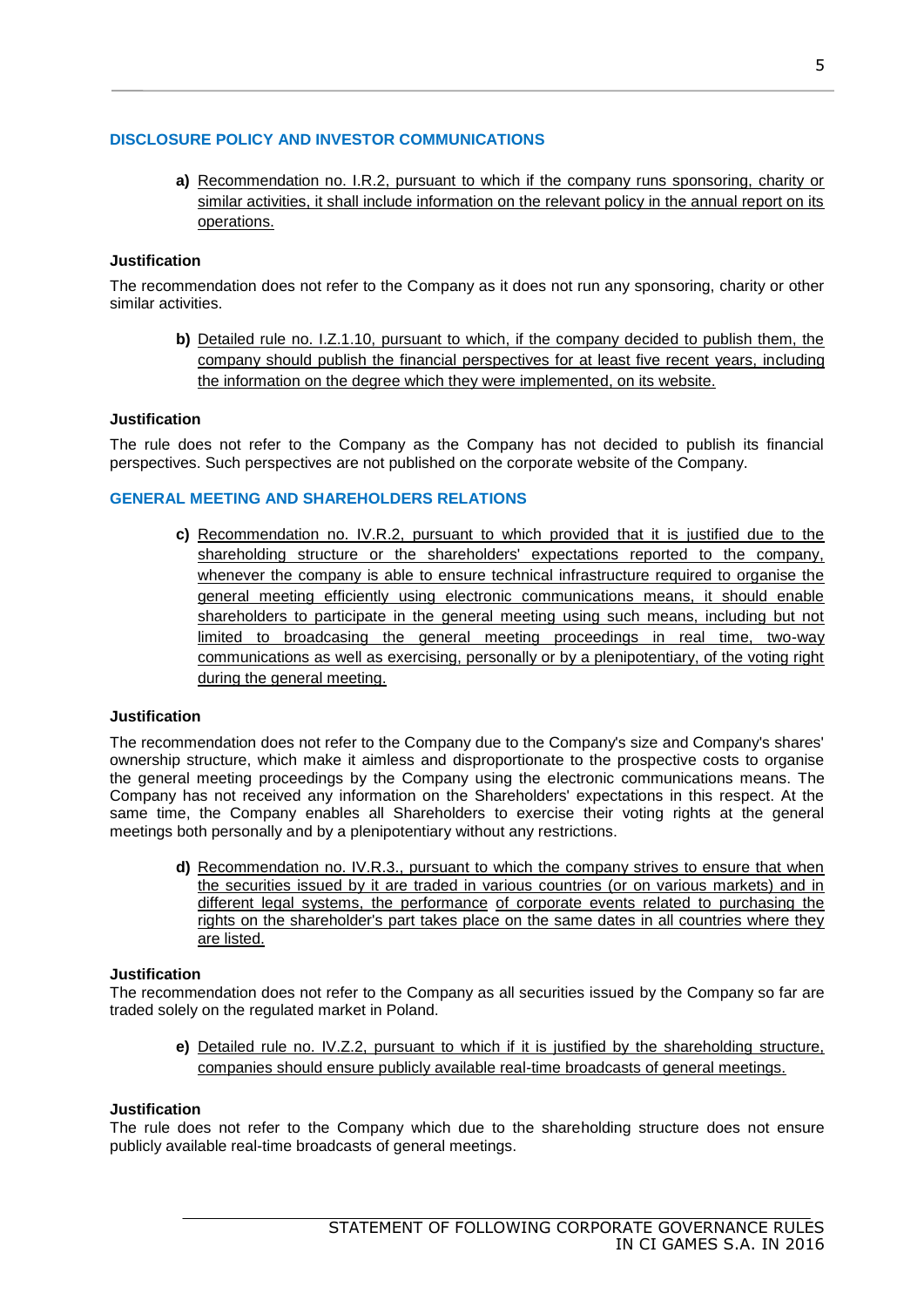#### **REMUNERATIONS**

**f)** Recommendation no. VI.R.3., pursuant to which if the supervisory board of the company has a remuneration committee, the rule II.Z.7, applies to its operations.

#### **Justification**

The recommendation does not refer to the Company as no remuneration committee has been appointed within the Supervisory Board of the Company.

#### **III. Description of the major properties of the internal control and risk management systems employed by the Company with respect to the financial statement preparation.**

The Company has an internal control system with respect to accounting and preparing financial statements, offering reliable and clear presentation of the Issuer's financial standing. The control system is supervised by the Company's Management Board. The internal control system in the scope it is connected with the financial statement covers e.g. the control of buying and selling and cash circulation. The Company has applied appropriate methods to secure access to data and computer system for their processing, including storage and protection of books and accounting documents. The annual financial statements of the Company are audited by a qualified and authorised entity, selected by the Company's Supervisory Board, whereas the mid-year statements are revised by the same entity.

The financial statements of the Company are published in line with the applicable regulations. Risk management is based on an efficient internal control system within the financial reporting, the assumptions of which are to ensure adequacy and correctness of financial information included in the financial statements and periodic reports.

In the financial reporting process, one of the basic control components is the financial statement verification by an independent auditor whose tasks include e.g.: revision of the mid-year consolidated financial statement and audit of the individual and consolidated annual financial statement of the Issuer. The independent auditor, i.e. statutory auditor, is selected by the Supervisory Board by means of the applicable resolution. Every year, the Issuer's Supervisory Board assesses also the Company's financial statements audited before with respect to their conformity to the books and documents, as well as facts. The Supervisory Board notifies the GMS of the results of this assessment in its annual report. In 2016, the entity authorised to audit the separate and consolidated financial statements of the Company and the Capital Group was Misters Audytor Adviser sp. z o.o. seated in Warsaw (02-520), ul. Wiśniowa 40/5, entered into the Register of Entrepreneurs (KRS) kept by the District Court for the capital city of Warsaw in Warsaw, 13th Commercial Department of the National Court Register, under the KRS number: 0000375656, NIP: 521-359-13-29, REGON: 142757598, and entered in the list, kept by the national Board of Statutory Auditors, of entities authorized to audit financial statements under the number 3704 by the Resolution no. 4127/59/2011.

#### **IV. Shareholders holding, indirectly or directly, significant blocks of shares, with the number of shares held by those entities, their percentage share in the share capital, number of votes resulting therefrom and their percentage share in the overall number of votes during the General Meeting.**

The overall number of votes at the General Meeting of the Company Shareholders as at 31 December 2016 was 15,014,999 (say: fifteen million fourteen thousand nine hundred ninety nine) votes. Starting from 9 February 2017, i.e. when the amendments to the Company's Articles of Association and distribution of the Company's shares were registered by the Registration Court for the Company, the overall number of votes at the General Meeting of the Company is 150,149,990 (say: one hundred fifty million one hundred forty nine thousand nine hundred ninety).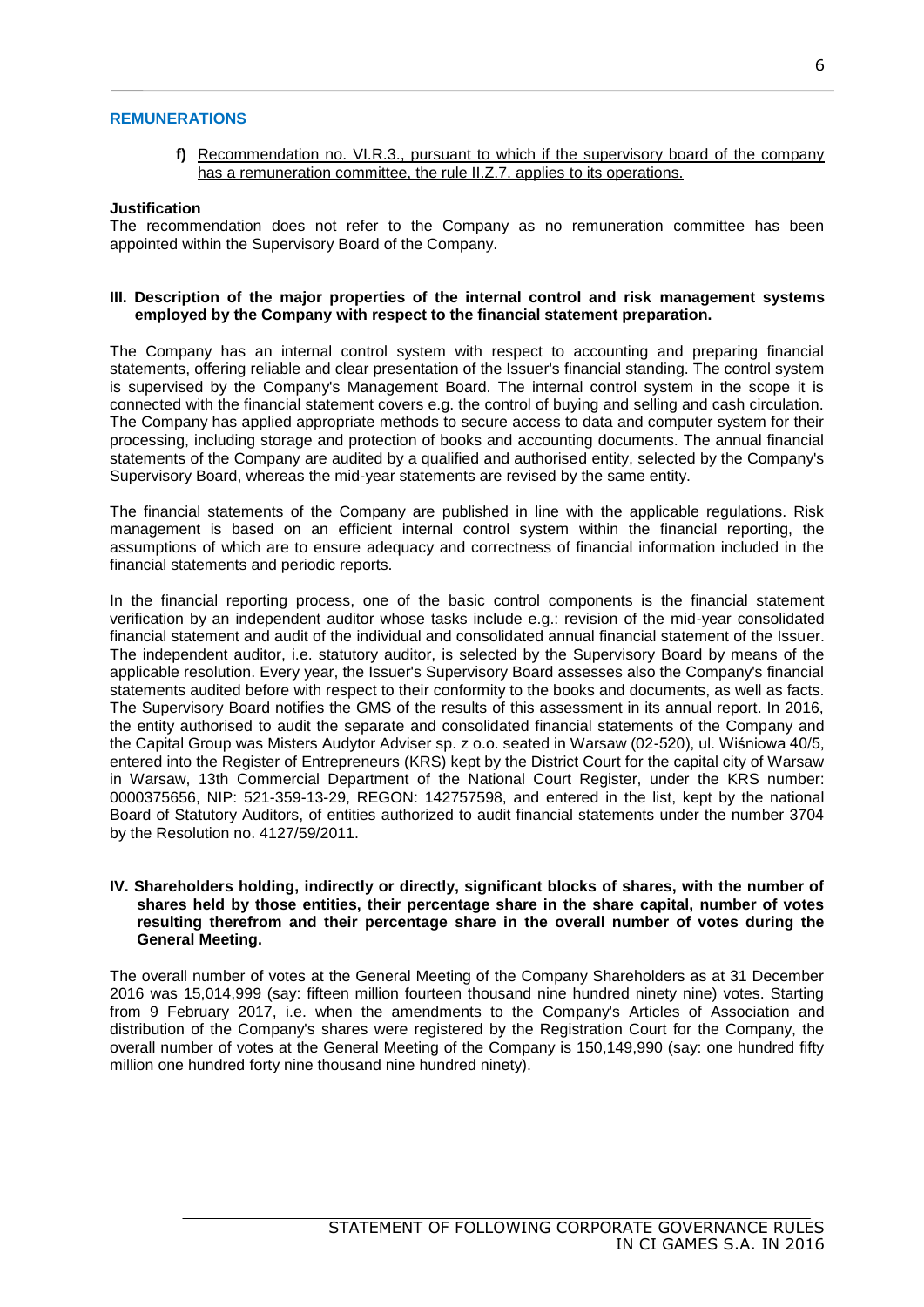**The Shareholding of the Company (being a parent company in CI Games Capital Group), as at the submission of this periodic report/statement of following corporate governance rules for 2016 (i.e. after the Company's Registration Court registered the distribution of shares carried out pursuant the Resolution of the Extraordinary General Meeting of the Company of 31 January 2017), as per the statements delivered to the Company in line with the applicable legal regulations:**

| <b>Item</b>                                                      | <b>Number of</b><br>shares | % in share<br>capital | <b>Number of</b><br>votes at GSM | % of votes at<br><b>GSM</b> |
|------------------------------------------------------------------|----------------------------|-----------------------|----------------------------------|-----------------------------|
| Marek Tymiński                                                   | 59,663,570                 | 39.74%                | 59,663,570                       | 39.74%                      |
| Other shareholders                                               | 82,757,540                 | 55.12%                | 82,757,540                       | 55.12%                      |
| <b>Towarzystwo Funduszy</b><br>Inwestycyjnych PZU Spółka Akcyjna | 7,728,880                  | 5.15%                 | 7,728,880                        | 5.15%                       |



**The Shareholding of CI Games S.A. as at 31 December 2016 (i.e. before the distribution of CI Games S.A. shares), as per the statements delivered to the Company under the applicable legal regulations:**

| <b>Item</b>                                               | <b>Number of</b><br>shares | % in share<br>capital | Number of<br>votes at GSM | % of votes at<br><b>GSM</b> |
|-----------------------------------------------------------|----------------------------|-----------------------|---------------------------|-----------------------------|
| Marek Tymiński                                            | 5,966 357                  | 39.74%                | 5,966,357                 | 39.74%                      |
| Other shareholders                                        | 8,275,754                  | 55.12%                | 8,275 754                 | 55.12%                      |
| Towarzystwo Funduszy<br>Inwestycyjnych PZU Spółka Akcyjna | 772,888                    | 5.15%                 | 772,888                   | 5.15%                       |

## **V. Holders of any securities offering special control rights.**

There are no securities of the Company offering any special control rights to their holders. All shares of the Company are ordinary shares, without any individual privileges or any share-related ones. Such a structure does not offer any special control rights. The only determinant of the control exercised in the Company by shareholders (at the GMS) is the number of shares (a fraction in the share capital of the Company, translating into the share of each shareholder in the overall number of shares in the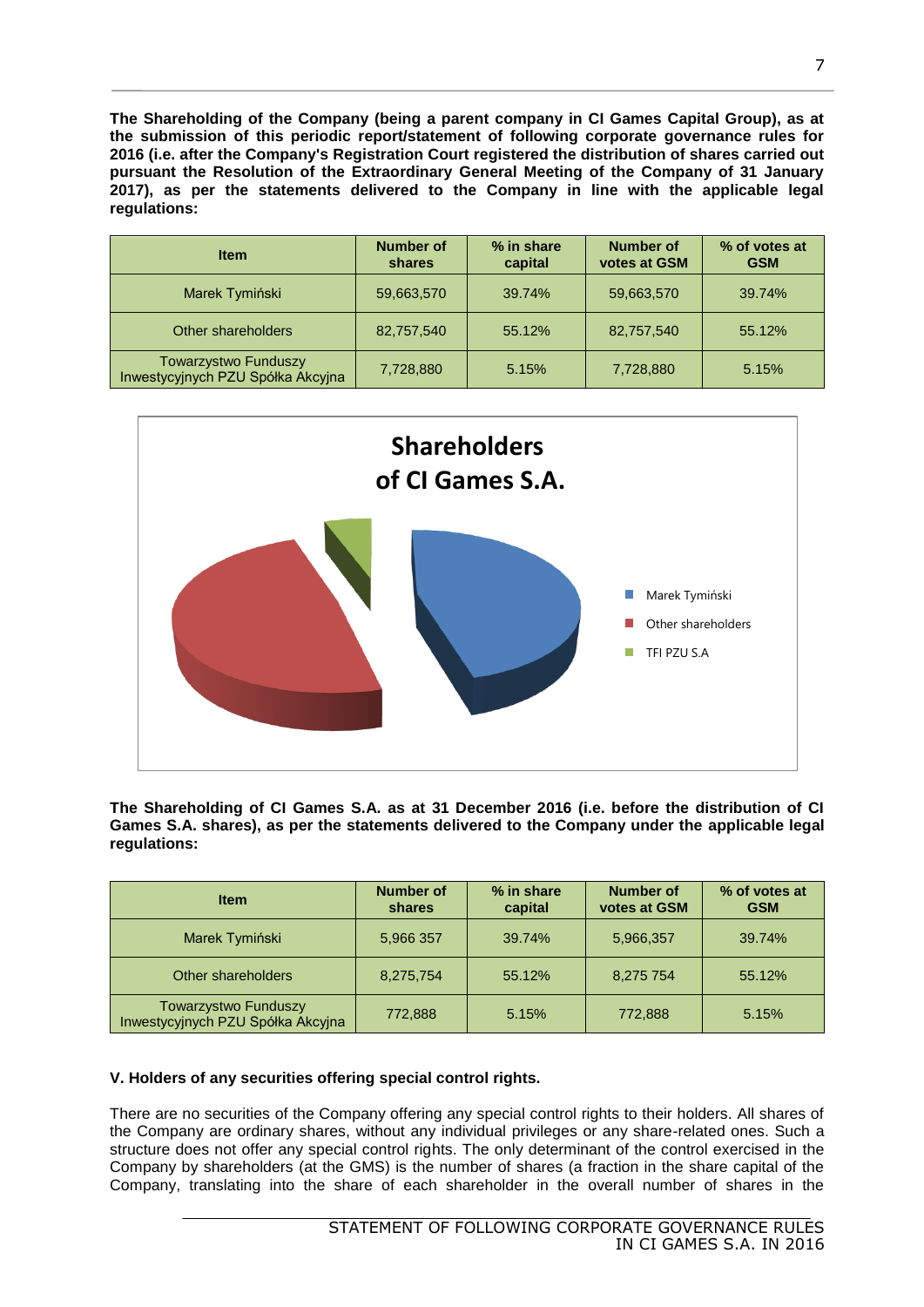Company) which complies with the general rule of the Polish Commercial Companies' Code and corresponds to two major rules followed in a public company, i.e. the rule "one share — one vote" and the rule of shareholders' right proportionality to the number of shares held by them.

**VI. All limitations concerning the exercise of voting right, e.g. limitation of the voting right exercise for holders of a specific fraction or number of votes, time-related limitations concerning the limitation of voting right exercise or provisions pursuant to which the capital rights related to securities are separate from the securities held, in cooperation with the Company.**

The Company has no limitations concerning the exercise of voting right in the above scope.

## **VII. All limitations concerning the transfer of the ownership title to the Company's securities.**

In the Company there are currently no limitations concerning the transfer of the ownership title to the Company's securities, except for the limitations of the B-series subscription warrant transferability, issued for the Incentive Program for the key employees and associates, including Management Board Members of CI Games S.A., adopted by the Company in April 2015, which may be received solely by the eligible employees and associates of the Company, named by the Company's Supervisory Board. The B-series subscription warrants are registered and non-transferable, with the reservation that they may be sold by their Nominee, i.e. Bank Zachodni WBK S.A. - Dom Maklerski BZ WBK with its seat in Wrocław solely to the eligible participants of the Incentive Program. B-series subscription warrants authorise their holders (e.g. eligible buyers) to acquire F-series shares, issued by the Company in connection with the above Incentive Program, in the future.

#### **VIII. Rules concerning appointment and dismissal of the directors and their rights, including the right to decide on the shares issue or redemption of shares.**

The rules concerning appointment and dismissal of the directors are determined in the provisions of the Polish Commercial Companies' Code and the Articles of Association.

The most important rules adopted by this respect are as follows:

- the number of the Management Board members is determined by the Company's Management Board comprising 1 to 5 people;
- The Management Board members are appointed and dismissed by the Supervisory Board for the five-year term of common office;
- The Management Board carries out the Company's affairs and represents the Company outside, except for the matters reserved for the General Meeting of Shareholders or Supervisory **Board**

The resolutions concerning issue or redemption of shares are made by the General Meeting of Shareholders. The GMS resolutions concerning the issue of convertible bonds and subscription warrants, amendments to the Articles of Association, increase and decrease of the share capital are adopted by 3/4 of votes, pursuant to the relevant provisions of the Polish Commercial Companies' Code.

In November 2016, the G-series shares were issued under the resolution of the Company's Management Board and upon the consent of the Company's Supervisory Board. Under the said resolution, the Company's Management Board decided to increase the Company's share capital within the target capital, as per the authorisation contained in § 10a of the Company's Articles of Association, as notified by the Company in the current report no. 14/2016.

#### **IX. Rules to amend the Articles of Association.**

The rules concerning amendment of the Articles of Association are determined in the provisions of the Polish Commercial Companies' Code and the Articles of Association. The uniform text of the Articles of Association is available at the Issuer's website: www.cigames.com, in the "Investor Relations" section.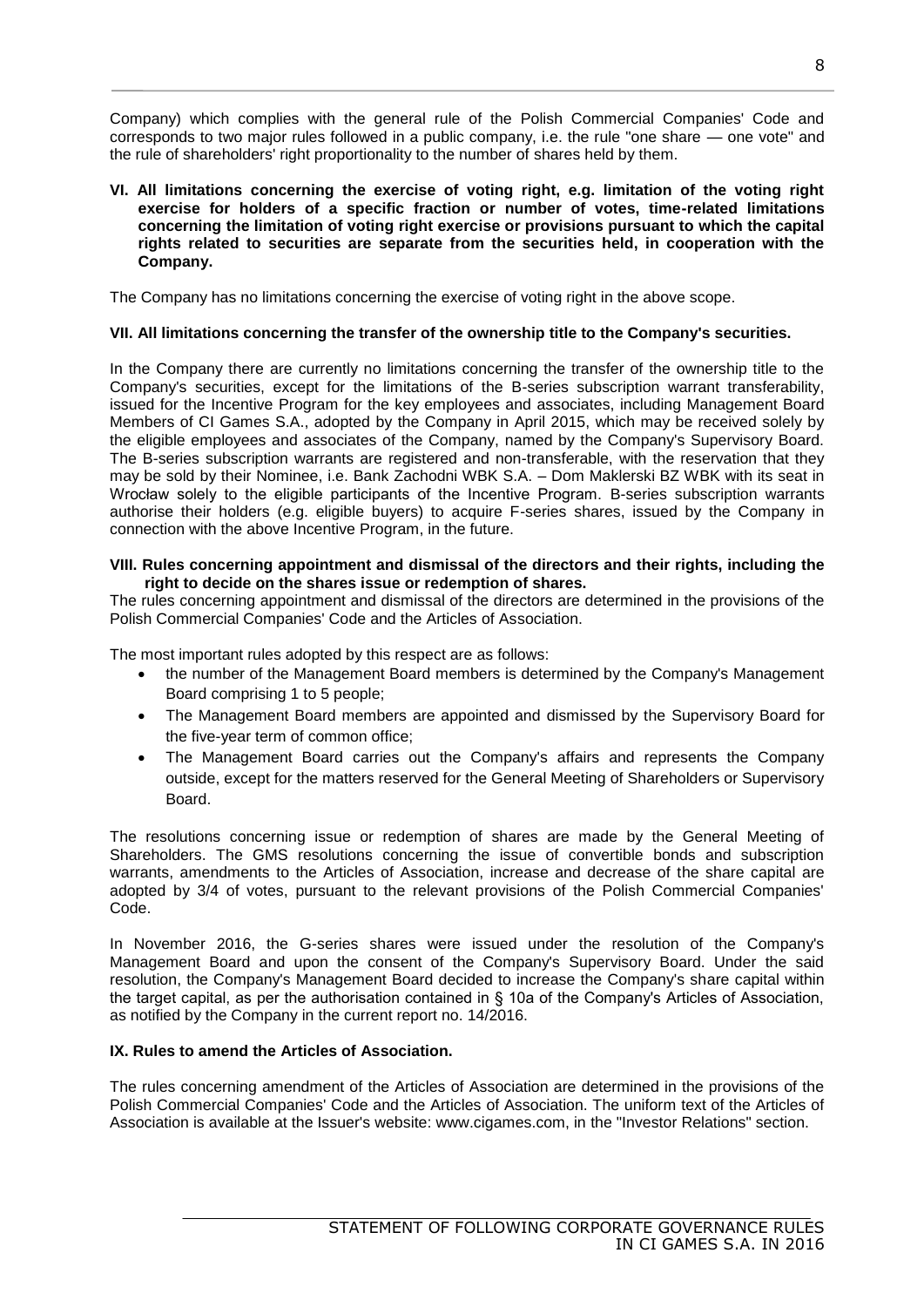According to the provisions of Article 402 § 2 of the Polish Commercial Companies' Code, the announcement convening the General Meeting, the agenda of which provides for the planned amendment to the Articles of Association, should include the binding provisions of the Articles of Association and the wording of the planned amendments. If this is justified by the significant scope of the planned amendments to the Articles of Association, the announcement convening the General Meeting may contain a draft amended uniform text of the Articles with the list of the new or amended provisions of the Articles.

Pursuant to the Articles of Association, the amendment requires adoption of an applicable resolution of 3/4 (three fourths) of votes at the GMS. Pursuant to the provision of Article 430 § 1 of the Polish Commercial Companies' Code, the amendment of the Articles of Association shall require a resolution of the General Meeting and entry in the register (KRS).

In 2016, the Company's Articles of Association were amended because of the change (increase) of the share capital from the existing PLN 1,391,499.90 to PLN 1,501,499.90. The uniform text of the Company's Articles of Association, including the said amendment, was published in the current report no. 23/2016 of 8 December 2016, after the amendment was registered by the Company's Registration Court on 6 December 2016.

#### **X. The method of the General Meeting of Shareholders' operation and its basic rights, and the rights of shareholders and the method of their exercise.**

The General Meeting of Shareholders is held in line with the rules specified in the Commercial Companies' Code, the Articles of Association and the Rules of the General Meeting of Shareholders. The Articles of Association and the GMS Rules are available at the Company's website: www.cigames.com, in the "Investor Relations" section.

The General Meetings may be ordinary or extraordinary. The General Meeting is convened by the Management Board and whenever this results from the provisions of the Polish Commercial Companies' Code also the Supervisory Board or Shareholders representing the authorised majority by publishing the announcement convening the General Meeting at least twenty six days before the planned date of the General Meeting. The people entitled to participate in the General Meeting include the Company Shareholders who acquire such a right at least sixteen days before the General Meeting date.

All the issues requiring the resolutions of the General Meeting are stipulated in the provisions of Article 393 and consecutive of the Polish Commercial Companies' Code and in § 35 of the Company's Articles of Association.

The proceedings of the General Meeting are led by the Chairman who signs the General Meeting minutes made as a notarial deed. The Company's Shareholders may participate in the General Meeting and exercise their voting right personally or by the plenipotentiaries.

The detailed Shareholders' rights and obligations related to the participation in the General Meeting of Shareholders, and to the exercise of the voting right, are specified in the Commercial Companies' Code and the Articles of Association, as well as in the applicable regulations of the capital market. The Company observes the Shareholders' rights resulting from the applicable legal regulations and the Company's Articles of Association.

In 2016, the Ordinary General Meeting of Shareholders took place. No Extraordinary General Meeting was convened.

#### **XI. Composition and the rules of operation of the Company's management and supervisory bodies, and their committees.**

#### **CI Games S.A. Management Board**

| Marek Tymiński   | Management Board President for the whole 2016 |
|------------------|-----------------------------------------------|
| Adam Pieniacki   | Management Board Member for the whole 2016    |
| Monika Rumianek  | Management Board Member for the whole 2016    |
| Łukasz Misiurski | Management Board Member by 23 march 2016      |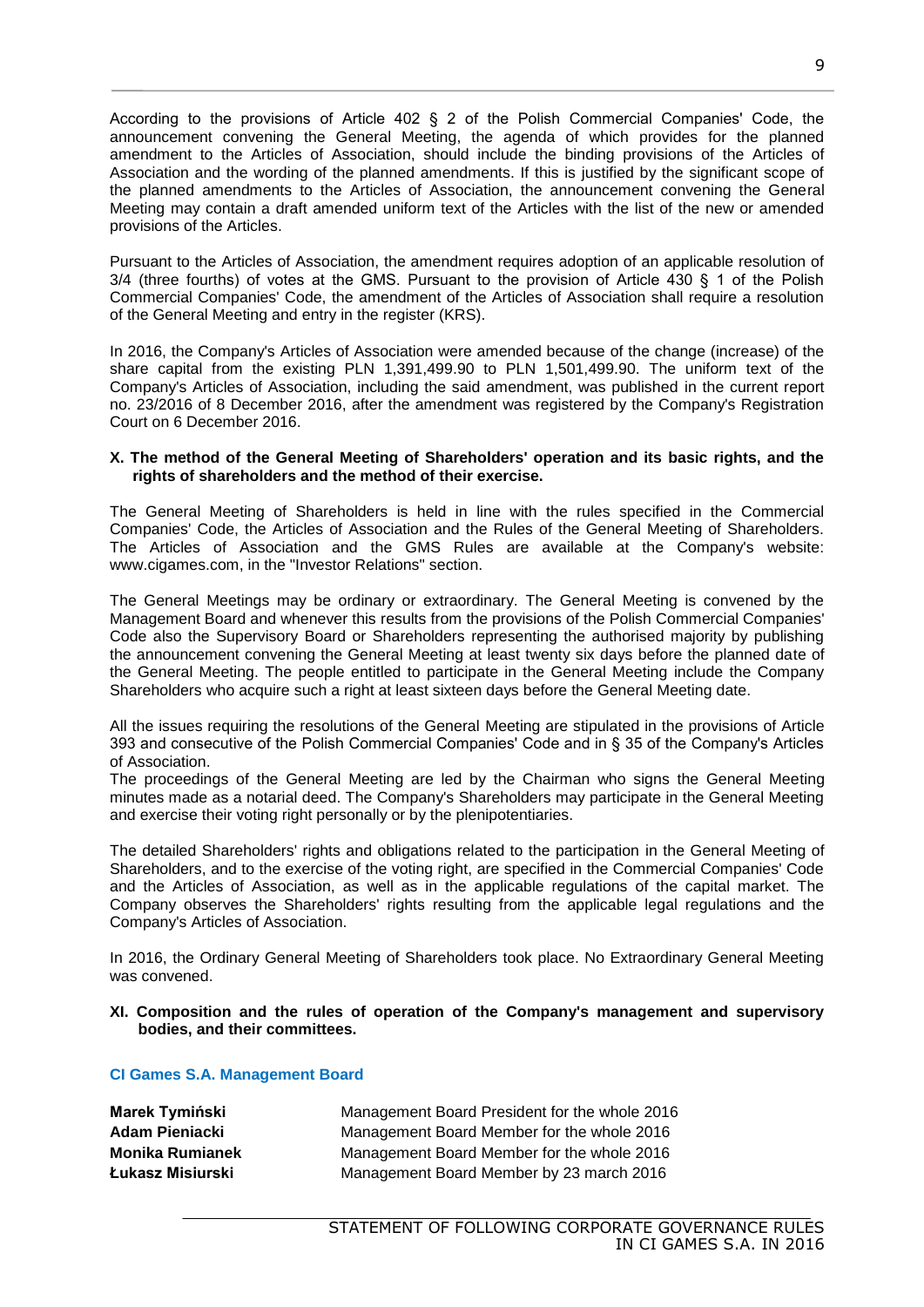#### **CI Games S.A. Supervisory Board**

| Dasza Gadomska             | Supervisory Board Chairperson for the whole 2016 |
|----------------------------|--------------------------------------------------|
| <b>Norbert Biedrzycki</b>  | Supervisory Board Member for the whole 2016      |
| Grzegorz Leszczyński       | Supervisory Board Member for the whole 2016      |
| <b>Tomasz Litwiniuk</b>    | Supervisory Board Member for the whole 2016      |
| <b>Mariusz Sawoniewski</b> | Supervisory Board Member for the whole 2016      |

The rules of the management and supervisory bodies' operation are specified in the provisions of the Commercial Companies' Code, Articles of Association and in the Management Board Rules and the Supervisory Board Rules. The Articles of Association, the Management Board Rules and the Supervisory Board Rules are available at the Company's website: www.cigames.com, in the "Investor Relations" section.

Throughout the entire 2016, the Company's Management Board acted in line with the provisions of the Commercial Companies' Code, Articles of Association and Management Board Rules. The person authorised to represent the Company, including to make the declarations of intent in the Company's name, was the Management Board President acting single-handedly or two Management Board Members acting jointly and severally. No proxy was appointed for the Company.

The Company's Management Board has a legal obligation to follow the Company's interest. It determines its strategy and key operation objectives and is also responsible for their achievement. As per the Commercial Companies' Code, the Management Board manages the Company's affairs.

The Management Board is obliged to act within the justified economic risk. With respect to the Company, the Management Board Members are subject solely to the limitations stipulated in the Commercial Companies' Code, the Articles of Association, the Management Board Rules, the Supervisory Board Rules and in the resolutions of the General Meeting. The General Meeting and the Supervisory Board may not give any binding orders to the Management Board with respect to managing the Company's affairs.

The Management Board meets at meetings. The Management Board resolutions are entered in the minutes. The minutes are signed by the present Management Board Members. The detailed rules of the Management Board proceedings are included in the Management Board Rules adopted by the Management Board and approved by the Supervisory Board.

The Company's Supervisory Board exercises ongoing supervision of the Company's activities in all areas of its business. The Supervisory Board acts pursuant to the provisions of the Commercial Companies' Code, the Articles of Association and the Supervisory Board Rules adopted by way of resolution by the General Meeting of the Company. In 2016, the Chairwoman led the works of the Supervisory Board. The Supervisory Board shall be convened as necessary, not less frequently than three times in a financial year. Resolutions of the Supervisory Board shall be adopted by an absolute majority of votes. In case of equal number of votes, the vote of the Chairwoman of the Supervisory Board is decisive. The Supervisory Board adopts resolutions if at least half of its Members are present at the meeting, and all Board Members were notified of the meeting as required. The Supervisory Board resolutions are entered in the minutes. The minutes are signed by the present Supervisory Board Members.

In 2016, the Company's Supervisory Board had five meetings. Moreover, in 2016 the Supervisory Board adopted eight resolutions in writing.

The Audit Committee was created within the Supervisory Board in 2016. The Audit Committee includes:

**Tomasz Litwiniuk** Audit Committee Chairman for the whole 2016 **Dasza Gadomska** Committee Member for the whole 2016 **Mariusz Sawoniewski** Committee Member for the whole 2016